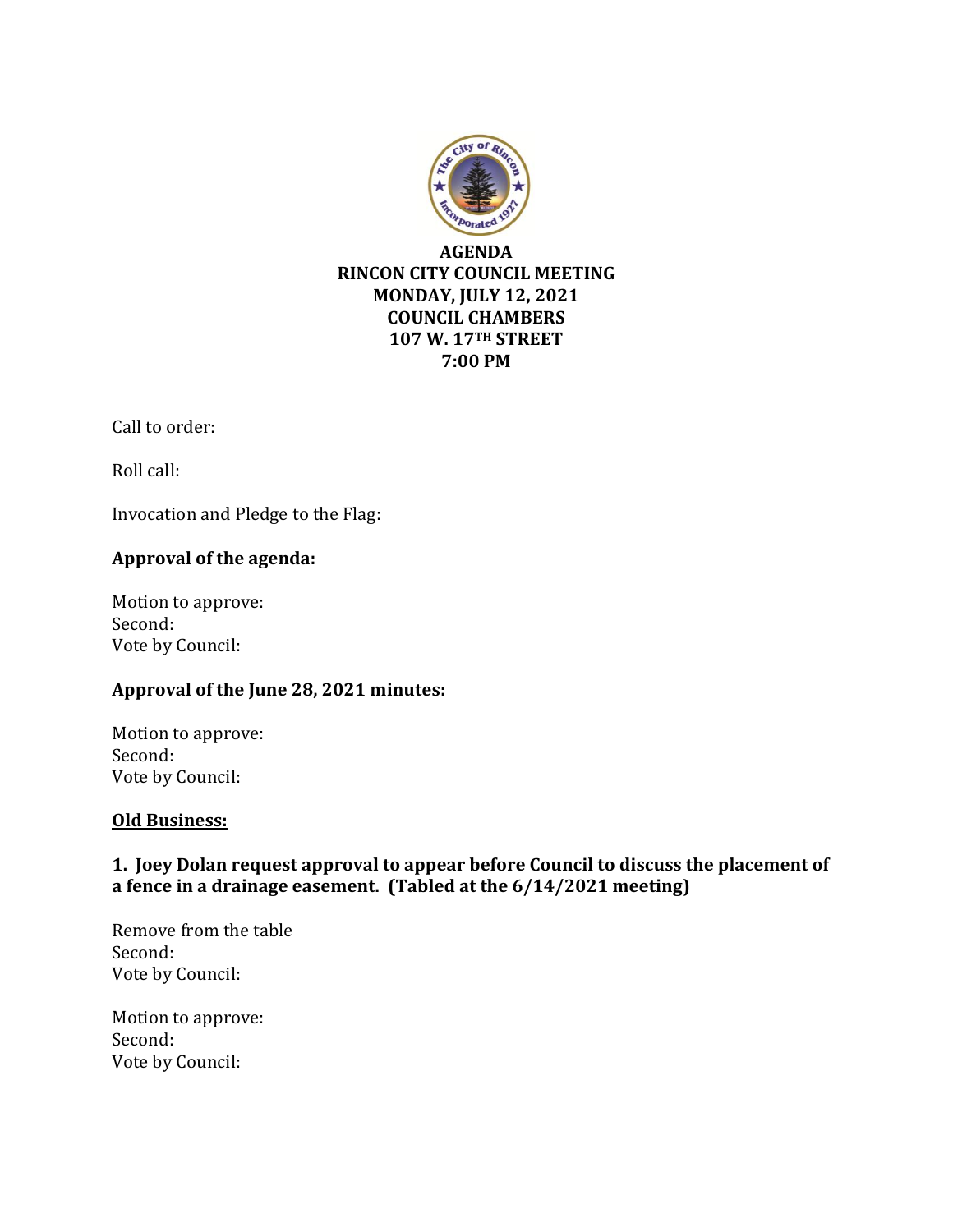**2. Consideration to appoint a Councilmember to serve out the term, ending in December 31, 2021, of seat vacated by Ann Daniel. (Tabled at the 6/28/2021)**

Remove from the table Second: Vote by Council:

Motion to approve: Second: Vote by Council:

#### **New Business:**

**1. Vote on a seconding reading to establish a Storm Water Utility Ordinance and to establish the fee to be charged for maintenance and management of the storm water utilities.**

Motion to approve: Second: Vote by Council:

**2. Request to approve Budget Amendment 2020-08 to amend the FY 2020 General Fund Budget and Fire Fund Budget due to expenditures in excess of department budgets and reclassifications between departments.** 

Motion to approve: Second: Vote by Council:

#### **3. Approval of a Resolution to update the signature cards for the City of Rincon Ameris Bank accounts.**

Motion to approve: Second: Vote by Council:

#### **4. Administrative Reports:**

(b) City Engineer (h) Wastewater (c) Chief of Police (i) Finance (d) Fire Department (j) Lost Plantation (e) Building/Zoning Dept. (k) Mayor and Council (f) Recreation Dept.

(a) City Manager (g) Water/Sewer/Public Works

- 
- 
- 
-